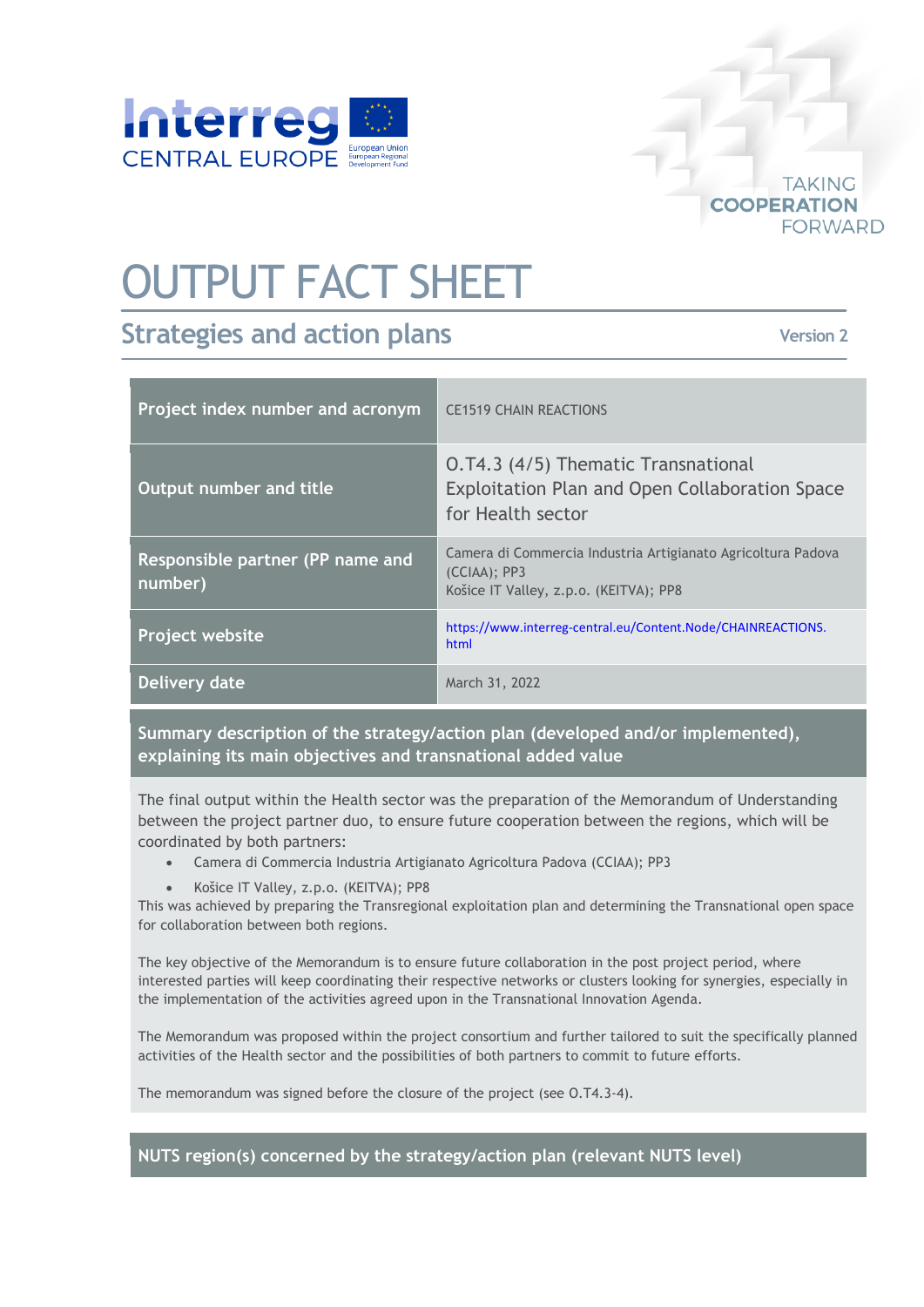

NUTS regions on NUTS2 level that are involved in the implementation of the roadmap are: Veneto (ITH3) in Italy, and Śląskie (PL22) in Poland.

**Expected impact and benefits of the strategy/action plan for the concerned territories and target groups**

The final output, O.T4.3 is based on the Transregional exploitation plan (TEP) and Transnational open space (TOS) for collaboration between both regions. TOS consist of stakeholders of both involved regions, committing to continuation of the activities set within the project. Therefore, the memorandum signed between both regions will ensure the continuation of activities such as the competence center and the transnational observatory.

Also, both regions will benefit from the developed and tested transnational business model for medical devices, which will be implemented within the future activities of both regions.

**Sustainability of the developed and/or implemented strategy/action plan and its transferability to other territories and stakeholders**

The sustainability of the output is self-evident in the signed Memorandum, in which both partners commit to continuation of the cooperation between regions that will contribute to further implementation of agreed activities.

Based upon the methodology for preparation of the activities and committing to their achievement in the post project period can be achieved in various regions, which follow the preparatory methodology. The beneficiaries of the Memorandum are the stakeholders of both partners, which will through coordination of both partners be able to cooperate in joint activities.

For future reference, the key to success is good preliminary work, where you already identify regional challenges and feasible possibilities, before you start connecting transnationally in order to reach the most optimal match.

**References to relevant deliverables and web-links If applicable, pictures or images to be provided as annex**